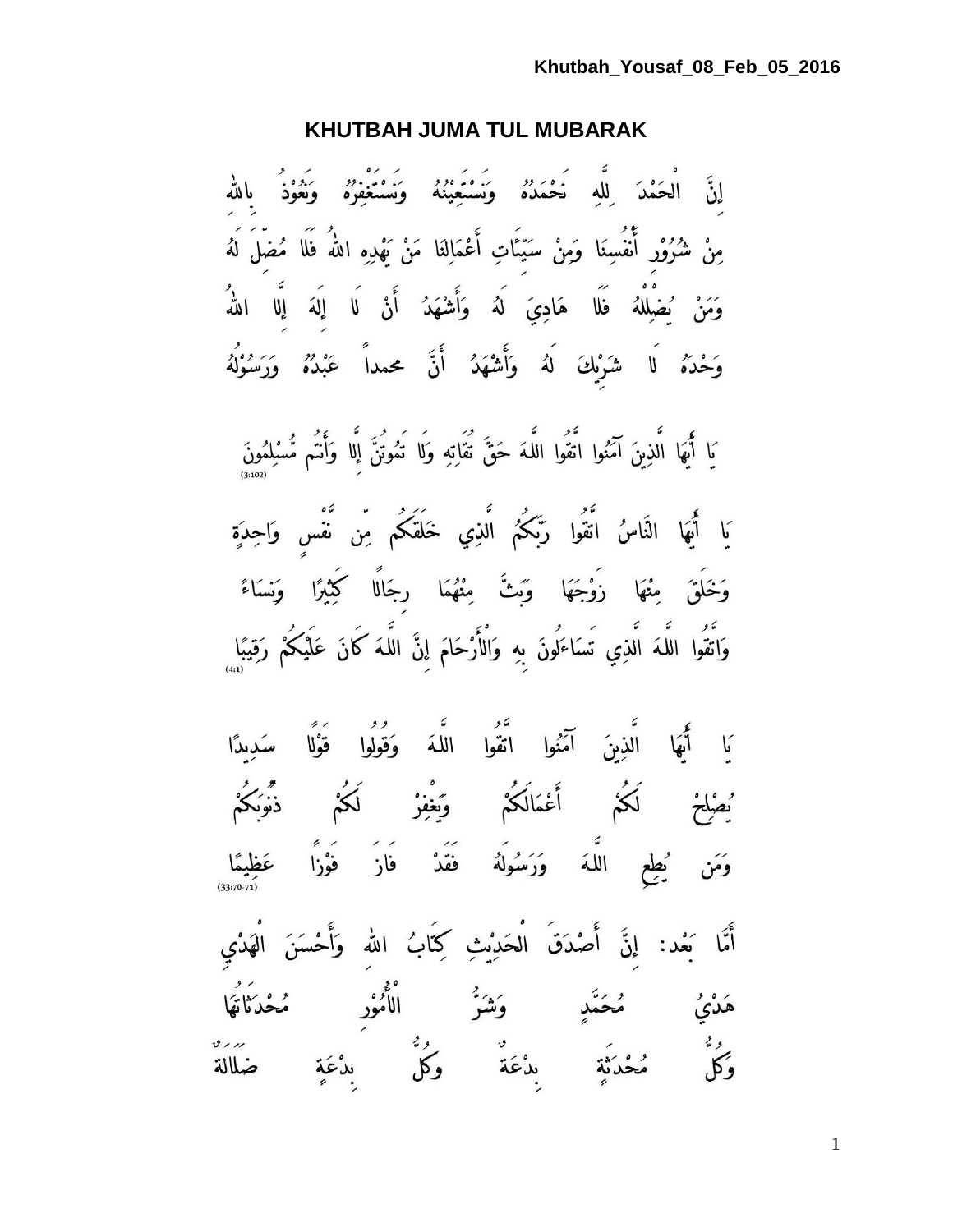**Dear Brothers and sisters in Islam,**

**Today, I will try my best to convey the message or tafseer of Surah Al-sharah. The reason, I selected this topic because it's very closely related to our daily life. The scholars said, anything revealed to Hazrat Muhammad (**صلى الله عليه وسلم **(is indirectly for us.**

**This Surah was revealed with Surah 'Waduha' at a time, when Hazrat Muhammad**

**(**صلى الله عليه وسلم **(was feeling that:**

- **Allah(الى َع ت ُ و َه ان ْح ب ُ س (is not pleased with him, َ َ َ**
- **Something is going wrong**
- **Fears that he might not be conveying the message properly**
- **His family which was supposed to support him, left him**
- **Life was getting so difficult**

has abandoned him (سُبْحَانَهُ وَ تَعَالٰي) has abandoned him **َ َ َ**

**Then Allah is saying in Surha Duha (93:03)**



Your Rabb has neither forsaken (abandoned) you (O Muhammad **(**صلى الله عليه وسلم(**(**, nor is He displeased

**In the start of this Surah, Allah الى َع ت ُ و َه ان ْح ب ُ س asked three questions, which are called َ َ َ**

**rhetorical questions, means he already knows the answer but emphasizing.**

أَلَمُ نَشْرَ مُ لَكَ صَلْ مَكْ

Have We not opened your breast for you.

*Sharh* = **Open** up the meaning of something which was before complex.

- The one whose chest has been opened/expanded is **very pleased and very content and happy** (whereas before they were in a state of unease and uncomfort). Allah's Messenger is completely content with what Allah **الى َع ت ُ و َه ان ْح ب ُ س َ َ َ** has given to him.
- Ash-Shawkani; any barrier between the knowledge that Allah **الى َع ت ُ و َه ان ْح ب ُ** has **س َ َ َ** given him, Allah **الى َع ت ُ و َه ان ْح ب ُ س** has removed such barriers - so he has full and total **َ َ َ**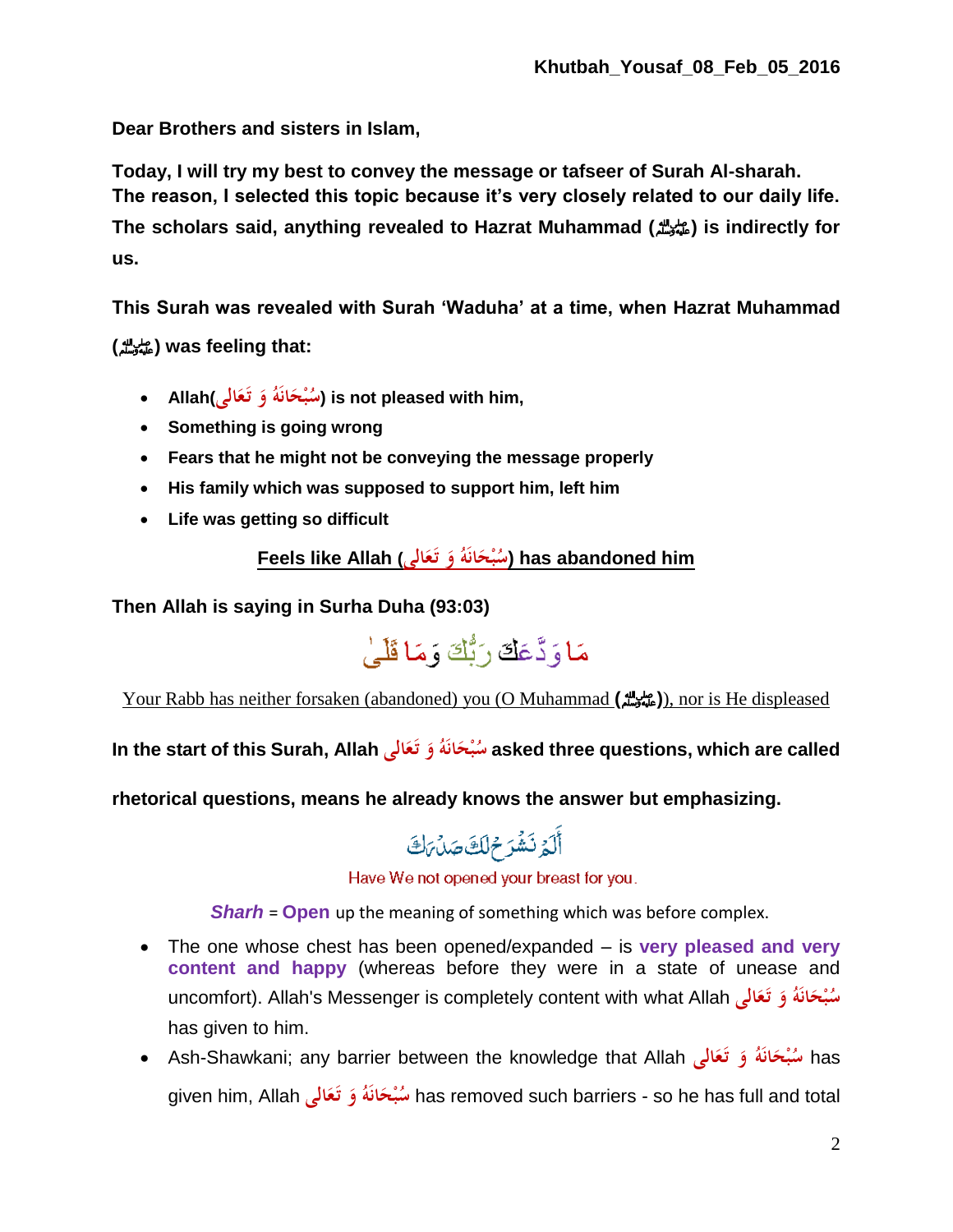understanding of the message. Receiving and understanding a message pleases and relaxes the mind.

However, the LAKA (for you) is placed earlier in the ayah as *mugaddam* i.e. To imply that the way Allah has expanded your chest (O Muhammad) - none ever before you or after you will ever get such an expansion/ease from Allah. This is a gift from Allah to His Messenger due to the great duty imposed upon him of conveying Allah's final message.

**Surah Taha (20:25) Hazrat Musa A.S.** 



My Master, EXPAND for me my Chest.. [Taha 20:25]

**الى) Allah َع ت ُ و َه ان ْح ب ُ س (knows that you have to spread this message and peoples َ َ َ will laugh at you, try to insult you, and will also try to kill you. But when he** 



وَوَضَعْنَا عَنْكَ وِزْيَاكَ

Which weighed down your back. And removed from you your burden.

'anka - from you [*muqaddam* - placed earlier in sentence structure to imply that no heavy burden/wizr has ever been removed from anyone as much as Allah has removed it from His Messenger Muhammad (sal Allah alaihi wasalam).]

**Surah Al-Fath**



He was desperate for the truth, doing deep reflection (tafakur) within the cave of Hira. The search for truth weighed down upon him, to the extent it was going to break his back. So Allah sent him Angel Jibreel (Gabriel) with the truth.

وَكَفَعَنَالُكَ ذِكْرَكَ

### And have We not raised high your fame?

Mujahid said,

"It means whenever I (Allah) am remembered, you will also be remembered."

Qatadah said,

"Allah elevated the remembrance of the Prophet Muhammad both in this world as well as in the hereafter."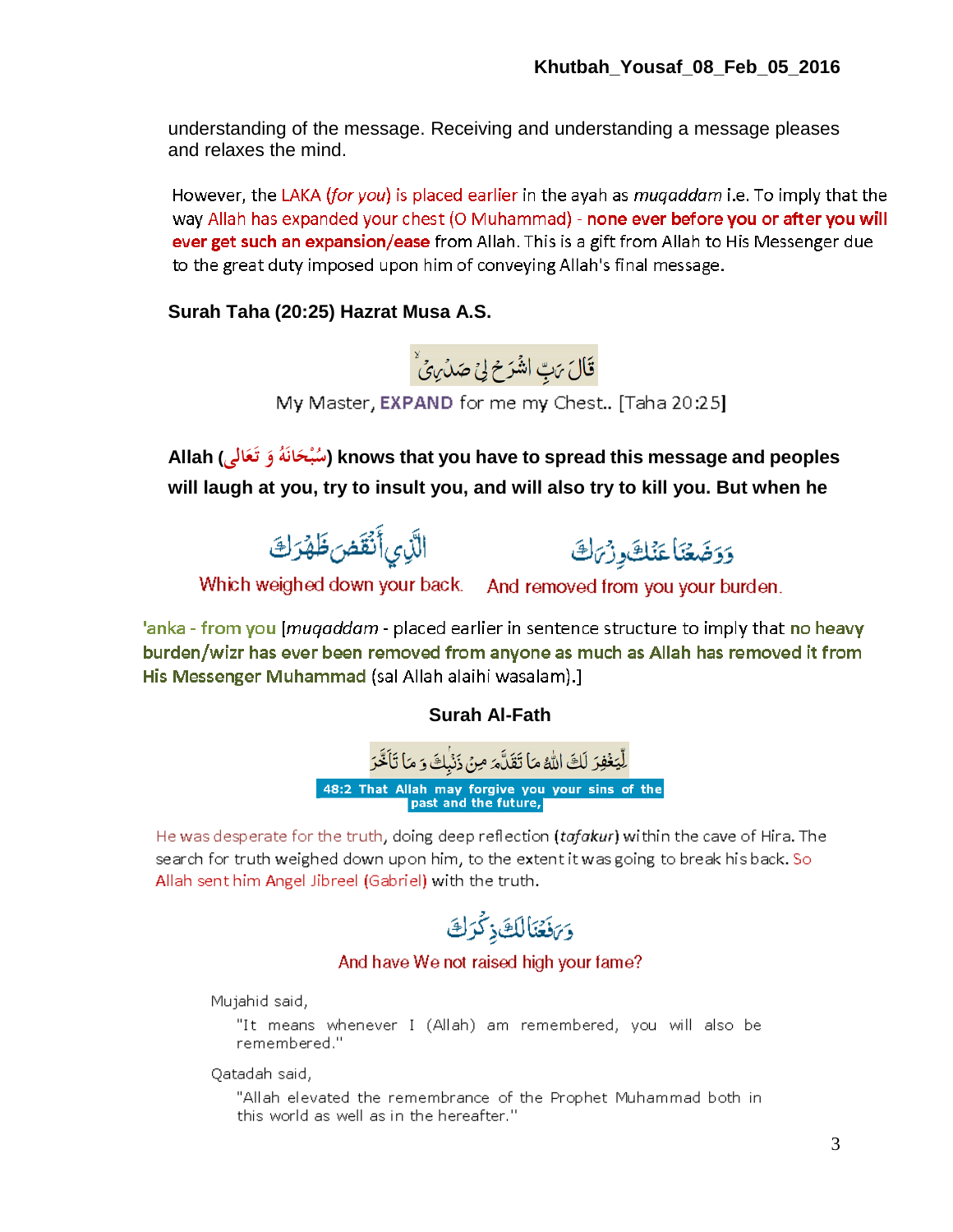Dhikr = 2 things: Present something on your tongue to remember it, or remembrance in your heart.

1 - We elevated your mention and remembrance in the heart of the people - for your sake  $( laka)$ .

2 - Only for you. This elevation has happened for you.

Abu Saeed al Khudri said: Angel Jibreel said to Allah's Messenger, that Allah said; Do you know (O Muhammad) how I raised your mention? Quitu (I [the Prophet] said): Allahu ta'aala a'lam bihi [Allah the Most High knows]. Allah said; Whenever I am mentioned, you [O Muhammad] are mentioned with Me. (idha dhukirtu, dhukirtu ma'i)

Allah's Messenger is mentioned along with Allah's name in everything - In the: Shahadah [testimony of faith], Adhan [call to prayer], tashahud [in prayer], his name - Muhammad - is always mentioned next to Allah's name. A great honour.

**Ya ayuhal muddathir** [O you who covers himself [with agarment]**], , Ya ayuhal Muzzamil** [O ] you who wraps himself**], Ya ayhun-Naby** [O Prophet], Ya ayuhar-Rasool [O Messenger!].

In comparison, Allah says to His Messengers'; Ya Adam [O Adam], Ya Musa [O Moses], Ya Yahya [O John (the Baptist)], Ya Eesa! [O Jesus], but He never even says Ya Muhammad once! He only calls him by respectable titles. This is an amazing honour, because whenever Allah does mention the name Muhammad/Ahmad, He will always accompany it with the honorable title Rasool [Messenger] next to it. The only exception to this is in surah Muhammad itself [Muhammad 47:2].

**The next part also has a direct relation with our lives. Whenever we have problems or difficulties, we start complaining. But we never look at other blessings of Allah**

**الى َع ت ُ و َه ان ْح ب ُ س, and we never think positively. We will not think about the blessings of َ َ َ**

**'health', 'beautiful kids' blessings of being a 'muslim.'**



And whomsoever Allah wills to guide, He opens his breast to Islam.  $(6:125)$ 

**My dear brother and sisters in islam, there is no mention that if you are muslim, or accept islam, there will be no difficulty or harsdship.**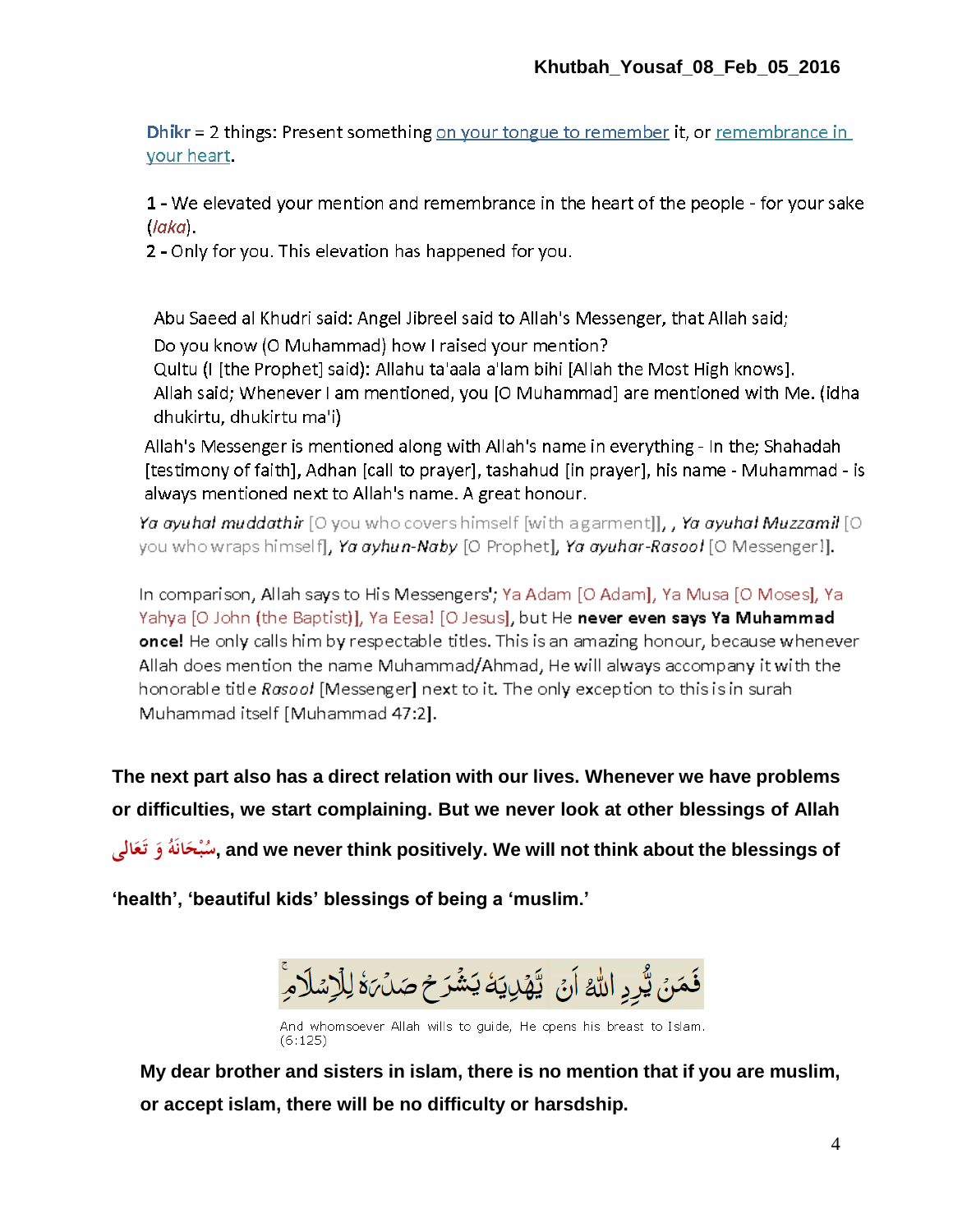#### **But Allah (الى َع ت ُ و َه ان ْح ب ُ س (mentions that َ َ َ**

إِنَّ مَعَ الْعُسْرِ يُسْرًا

فَإِنَّ مَعَ الْعُسْرِ يُسْرًا

Verily, along with every hardship is relief. Verily, along with every hardship is relief,

## **Allah saying yes, there will be difficulty but with every difficulty there will be at least two ease.**

 $ma'a = with - this word combines two things together in closeness (simultaneous/vat once)$ or places two things together.

'usr- difficulty or time of difficulty.

Yusran - easy / smooth / without effort.

Surely, with the hardship, there is relief (right next to it).

The AL after  $ma'a$  signifies only one hardship, and the AN (tanween/noon at the end of yusrANlots of eases.)

By not placing a AL before Yusr = Its not limited to just 1 ease, but yusrAN - many eases (after that 1 hardship).

ma'al 'usri yusrAN - incredible ease will only follow some difficulty. (The Main topic being focused on is ease, and you will get that ease after this little difficulty.)



### So when you have finished, devote yourself to Allah's worship.

When you have (idhaa) finished (faraghta) - your duty, of giving da'wah (calling people to Islam all day).

faNsab - then stand yourself up/exhaust yourself for prayer.

### **Scholars explained it for us as:**

**Try all the techniques, tactics, and efforts and then make dua to Allah الى َع ت ُ و َه ان ْح ب ُ .س َ َ َ**

### **Plan yourself 'Physical and spiritual.'**

**Physical:** make efforts, use different way/tactics

**Spiritual:** do not forget to make Dua to Allah **الى َع ت ُ و َه ان ْح ب ُ سَ َ َ**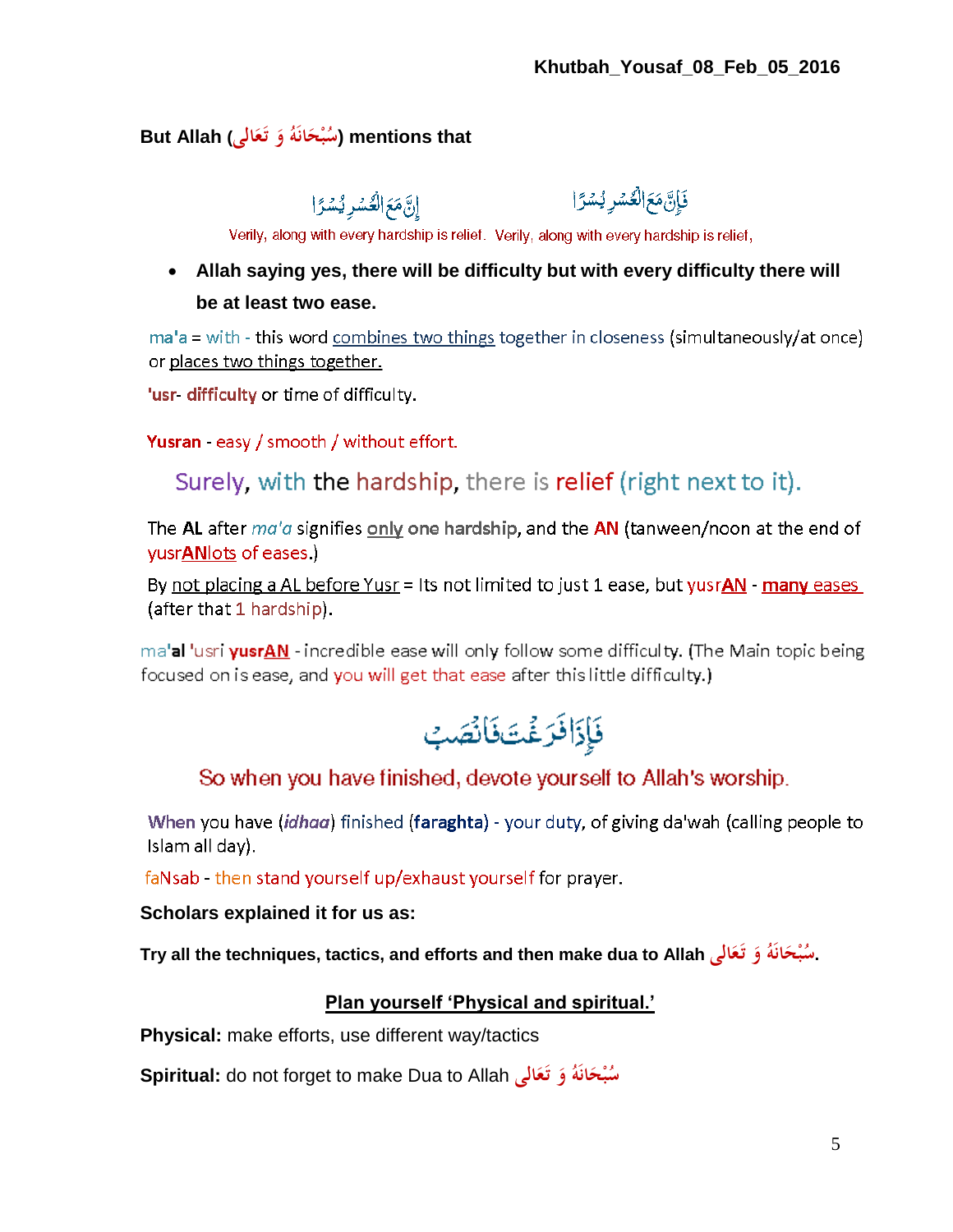# وَإِلَى مَ بِّلِكَ فَأَتَ غَبِ

And to your Lord turn intentions and hopes.

wa ilaa rabaka faRghab - and only to your Master be completely lovingly devoted. Meaning, When you are free from difficulties and blessed with relief, then turn towards your Lord for His worship and turn to Him for all hopes

Your ultimate goal Ya Rasool **(**صلى الله عليه وسلم **(**should be the pleasure of the Allah **الى َع ت ُ و َه ان ْح ب ُ** .**س َ َ َ**

Forget about the people of Quraish. If our purpose whatever we are doing is the pleasure of the Allah سُبْحَانَهُ وَ تَعَالَى, then who care what problems is coming to him. **َ َ َ**

# **Stop for a While**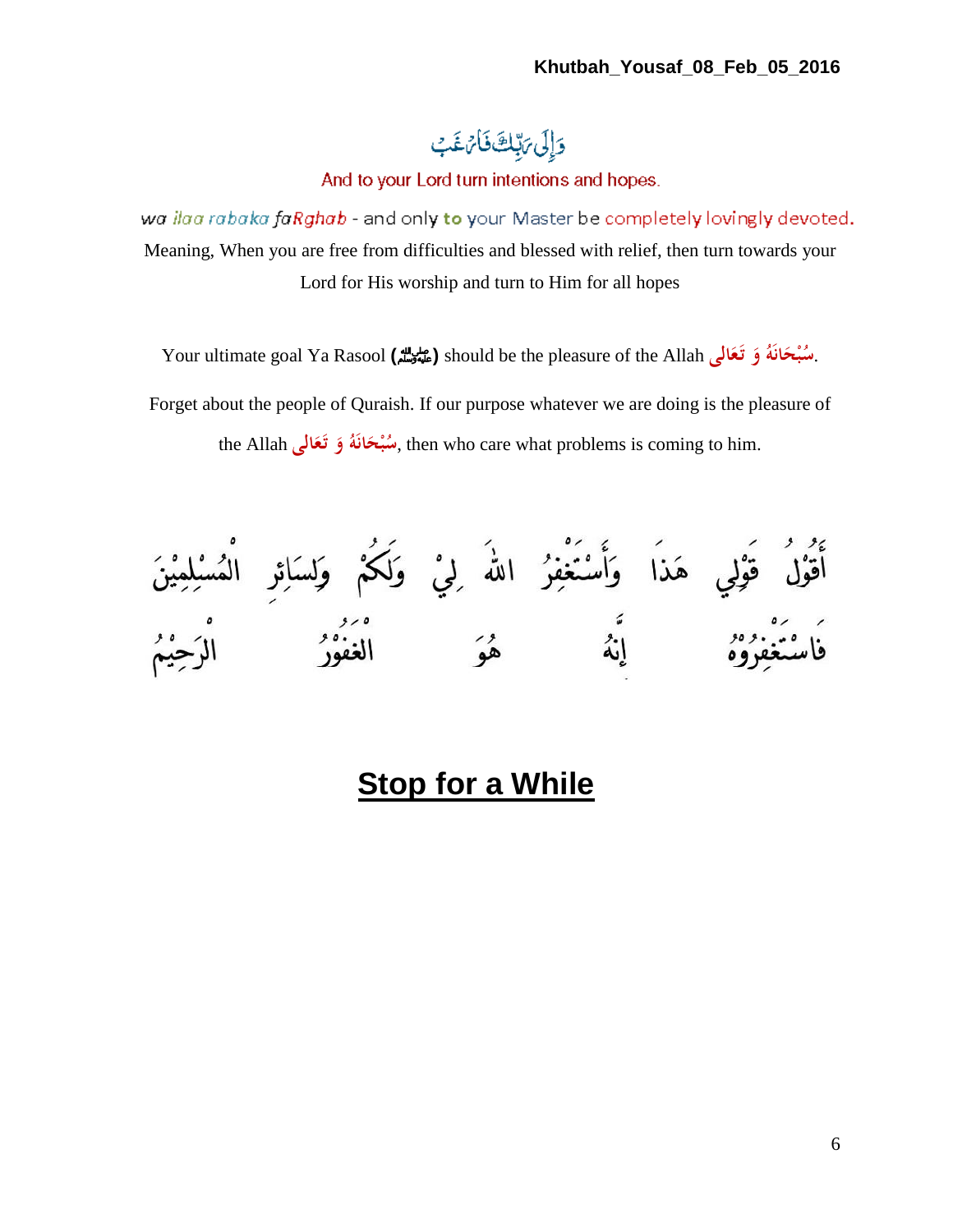

## **Whenever you face some harship, difficulty, a calamity, First thing, which should come our mind that**

لاَ يُكَلِّفُ اللَّهُ نَفْسًا إِلاَّ وُسْعَهَا 2:286 Allah burdens not a person beyond his scope.

It means that, Allah does not ask a soul what is beyond its ability. This only demonstrates Allah's kindness, compassion and generosity towards His creation.

### **1. Bukhaari (5641) and Muslim (2573).**

**The Prophet (
i) said:** "Nothing befalls a believer, a (prick of a) thorn or more than that, but Allah  $\phi$ َعالى َت وَ will raise him one degree in status thereby, or erase a bad deed."

### **2. Al-Tirmidhi (2396) and Ibn Maajah (4031)**

**Narrated by Anas ibn Maalik (may Allaah be pleased with him) that the Prophet (** $\circledast$ **) said: "The** greatest reward comes with the greatest trial. When Allah عالىَ َو تَ ُهَحانَ بْسُ loves a people He tests them. Whoever accepts that wins His pleasure but whoever is discontent with that earns His wrath."

### **3. Al-Bukhaari**

**Narrated Abü Sa'Id Al-KhudrI and Abu Huraira: The Prophet Muhammad (...) said, "No fatigue, no** disease, nor sorrow, nor sadness, nor hurt, nor distress befalls a Muslim, even if it were the prick he receives from a thorn, but that Allah expiates (recompense, correct) some of his sins for that". [7:545-O.B]

#### **Let's pray to Allah الى َع ت ُ و َه ان ْح ب ُ س َ َ َ**

**So, whenever you have a difficulty: just remember these blessings and make dua to Allah** ـْمُبْحَانَهُ وَ تَعَالَى **َ َ َ**

- **Be patience because Allah الى َع ت ُ و َه ان ْح ب ُ س knows how much you can bear َ َ َ**
- **With every difficulty, there are ease**
- **Plan physically and spiritually**
- **Your intenion should be the Allah الى َع ت ُ و َه ان ْح ب ُ س َ َ َ**
- **Also, you will be rewarded for this too.**